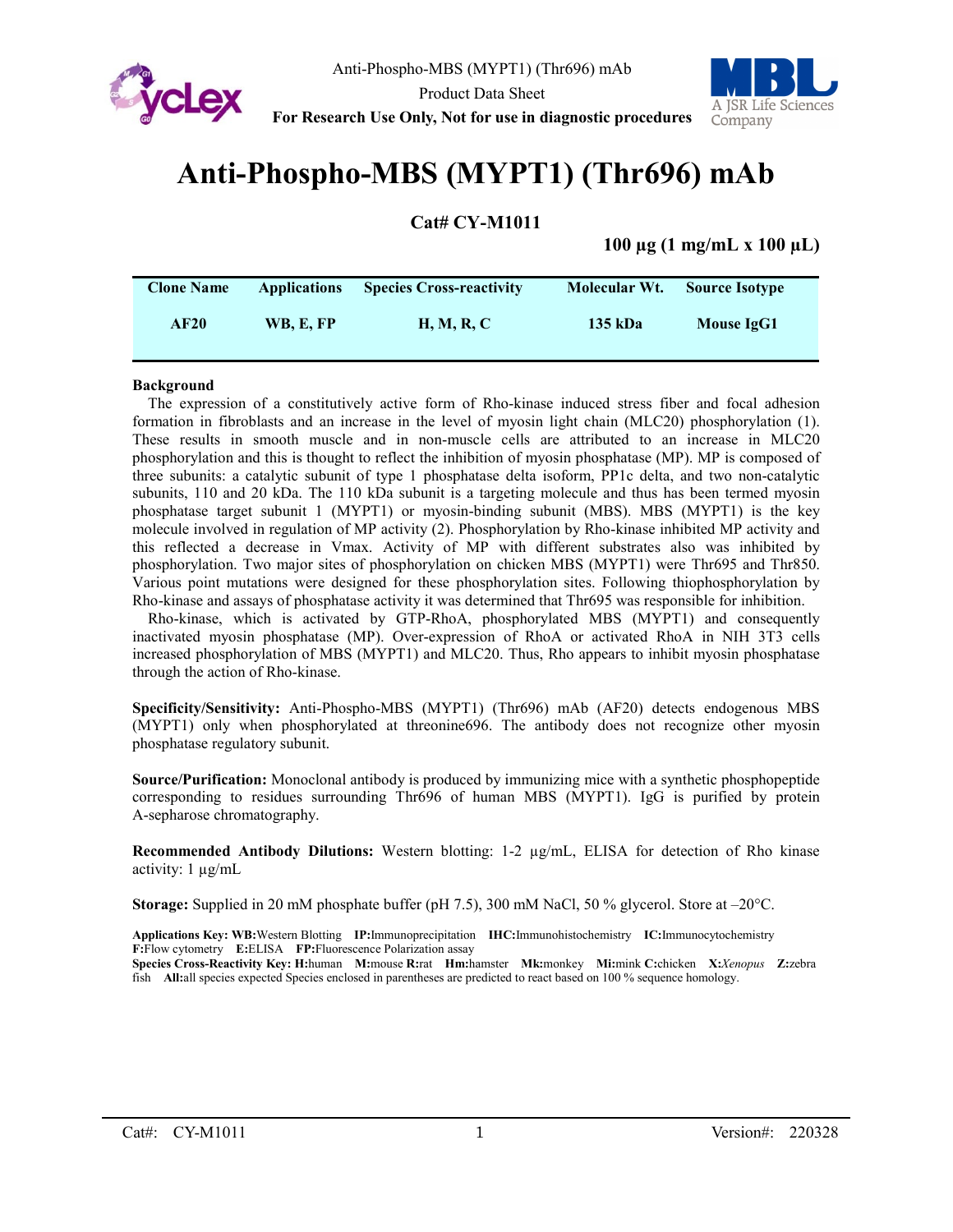

Anti-Phospho-MBS (MYPT1) (Thr696) mAb

Product Data Sheet



**For Research Use Only, Not for use in diagnostic procedures**

#### **References:**

- 1) Kimura, K et al. Regulation of myosin phosphatase by Rho and Rho-associated kinase (Rho-kinase). Science 273: 245-248, 1996.
- 2) Feng J et al. Inhibitory Phosphorylation site for Rho-Kinase on Smooth Muscle Myosin Phosphatase *J.B.C*. **274**, 37385-37390, 1999

#### **Fig.1. ELISA for measurement of recombinant Rho-kinase activity using Anti-Phospho-MBS (MYPT1) (Thr696) mAb (AF20).**



## **Western Immunoblotting Protocol**

#### **Solutions and Reagents**

*Note: Prepare solutions with Milli-Q or equivalently purified water.*

**Transfer Buffer:** 25 mM Tris base, 0.2 M glycine, 20 % methanol (pH 8.5)

**SDS Sample Buffer (1X):** 62.5 mM Tris-HCl (pH 6.8 at 25°C), 2 % w/v SDS, 10 % glycerol, 50 mM DTT, 0.01 % w/v bromophenol blue or phenol red

**Blocking Buffer:** 1X TBS, 0.1 % Tween-20 with 5 % w/v nonfat dry milk; for 150 mL, add 15 mL 10X TBS to 135 mL water, mix. Add 7.5 g nonfat dry milk and mix well. While stirring, add 0.15 mL Tween-20 (100 %).

**10X TBS (Tris-buffered saline):** To prepare 1 liter of 10X TBS: 24.2 g Tris base, 80 g NaCl; adjust pH to 7.6 with HCl (use at 1X).

**Primary Antibody Dilution Buffer:** 1X TBS, 0.1 % Tween-20 with 5 % blocking agent; for 20 mL, add 2 mL 10X TBS to 18 mL water, mix. Add 1.0 g BSA and mix well. While stirring, add 20 µL Tween-20  $(100\%).$ 

**Chemiluminescent HRP Detection:** secondary anti-mouse antibody conjugated to horseradish peroxidase (HRP), ECL™ chemiluminescent reagent (Amersham Pharmacia)

**Wash Buffer TBS/T:** 1X TBS, 0.1 % Tween-20

**Blotting Membrane:** This protocol has been optimized for nitrocellulose membranes, which we recommend. PVDF membranes may also be used.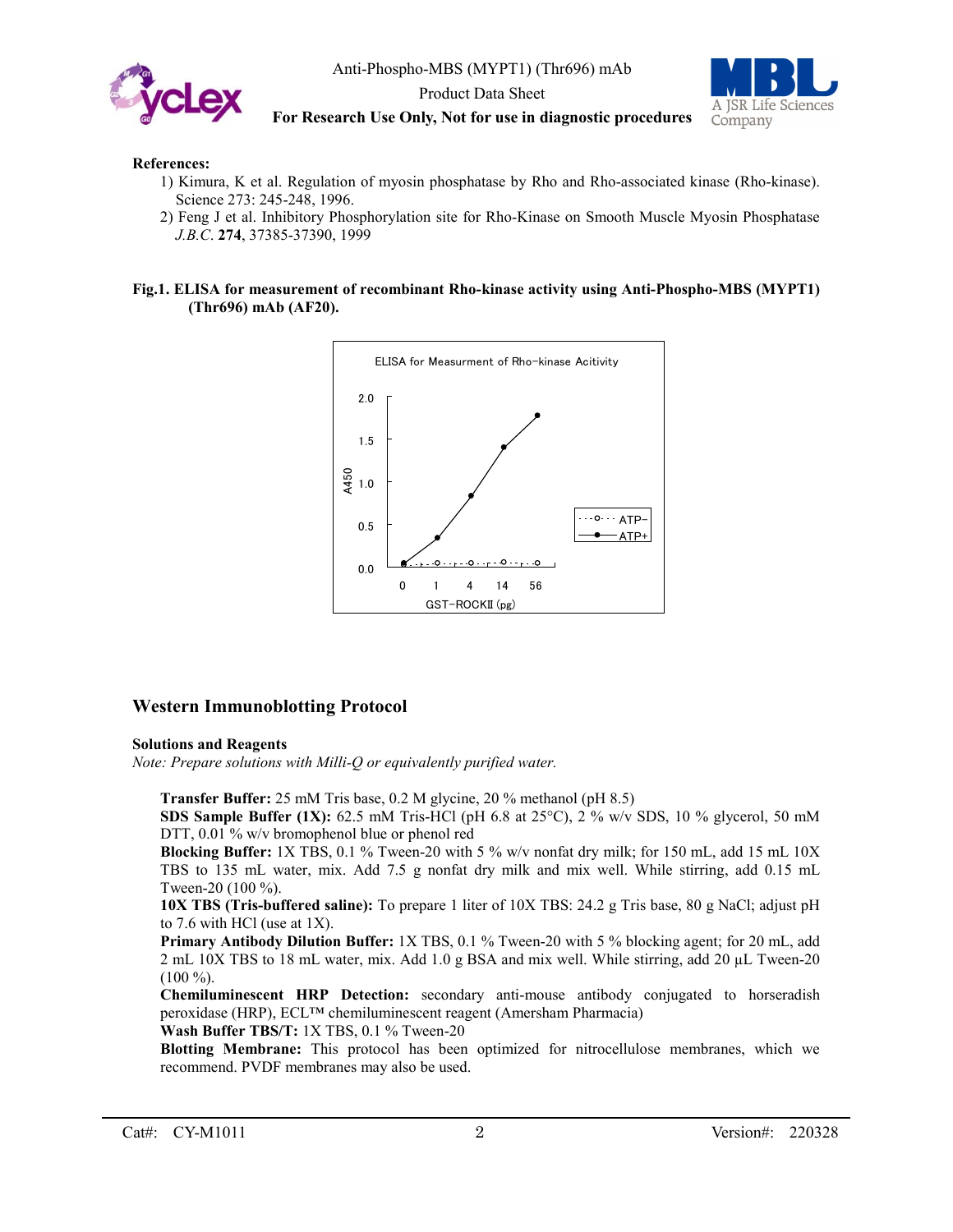

Anti-Phospho-MBS (MYPT1) (Thr696) mAb

Product Data Sheet



## **For Research Use Only, Not for use in diagnostic procedures**

#### **Protein Blotting**

A general protocol for sample preparation is described below.

- 1. Treat cells by adding fresh media containing regulator for desired time.
- 2. Aspirate media from cultures; wash cells with 1X PBS; aspirate.
- 3. Lyse cells by adding 1X SDS Sample Buffer (100 µL per well of 6-well plate or 500 µL per plate of 10 cm2 plate). Immediately scrape the cells off the plate and transfer the extract to a microcentrifuge tube. Keep on ice.
- 4. Sonicate for 10–15 seconds to shear DNA and reduce sample viscosity.
- 5. Heat a 20  $\mu$ L sample to 95–100°C for 5 minutes; cool on ice.
- 6. Microcentrifuge for 5 minutes.
- 7. Load 20 µL onto SDS-PAGE gel (10 cm x 10 cm).
- 8. Electrotransfer to nitrocellulose membrane.

#### **Membrane Blocking and Antibody Incubations**

*Note: Volumes are for 10 cm x 10 cm (100 cm2) of membrane; for different sized membranes, adjust volumes accordingly.*

- 1. (Optional) After transfer, wash nitrocellulose membrane with 25 mL TBS for 5 minutes at room temperature.
- 2. Incubate membrane in 25 mL of Blocking Buffer for 1 hour at room temperature.
- 3. Wash 3 times for 5 minutes each with 15 mL of TBS/T.
- 4. Incubate membrane and primary antibody (at the appropriate dilution) in 10 mL Primary Antibody Dilution Buffer with gentle agitation overnight at 4°C.
- 5. Wash 3 times for 5 minutes each with 15 mL of TBS/T.
- 6. Incubate membrane with HRP-conjugated secondary antibody (1:3,000 in 10 mL of Blocking Buffer with gentle agitation for 1 hour at room temperature.
- 7. Wash 3 times for 5 minutes each with 15 mL of TBS/T.

#### **Detection of Proteins**

- 1. Incubate membrane with 4 mL ECL<sup>™</sup> with gentle agitation for 1 minute at room temperature.
- 2. Drain membrane of excess developing solution, do not let dry, wrap in plastic wrap and expose to x-ray film. An initial ten seconds exposure should indicate the proper exposure time.

## **Immunoprecipitation Followed by Western Immunoblotting Protocol**

#### **Solutions and Reagents**

*Note: Prepare solutions with Milli-Q or equivalently purified water.*

**Cell Lysis Buffer (1X):** 20 mM Tris (pH 7.5), 150 mM NaCl, 1 mM EDTA, 1 mM EGTA, 1 % Triton X-100, 2.5 mM sodium pyrophosphate, 1 mM Glycerolphosphate, 1 mM Na3VO4, 1 µg/mL Leupeptin *Note: We recommend adding 1 mM PMSF before use.*

**Protein A Agarose Beads:** Add 5 mL of 1X PBS to 1.5 g of Protein A Agarose Beads. Shake 2 hours at 4°C; spin down. Wash pellet twice with PBS. Resuspend beads in 1 volume of PBS. (Can be stored for 2 weeks at 4°C)

**3X SDS Sample Buffer:** 187.5 mM Tris-HCl (pH 6.8 at 25°C), 6 % w/v SDS, 30 %, glycerol, 150 mM DTT, 0.03 % w/v bromophenol blue,

**Transfer Buffer:**25 mM Tris base, 0.2 M glycine, 20 % methanol (pH 8.5)

**Blocking Buffer:** 1X TBS, 0.1 % Tween-20 with 5 % w/v nonfat dry milk. For 150 mL, add 15 mL 10X TBS to 135 mL water, mix. Add 7.5 g nonfat dry milk and mix well. While stirring, add 0.15 mL Tween-20 (100 %).